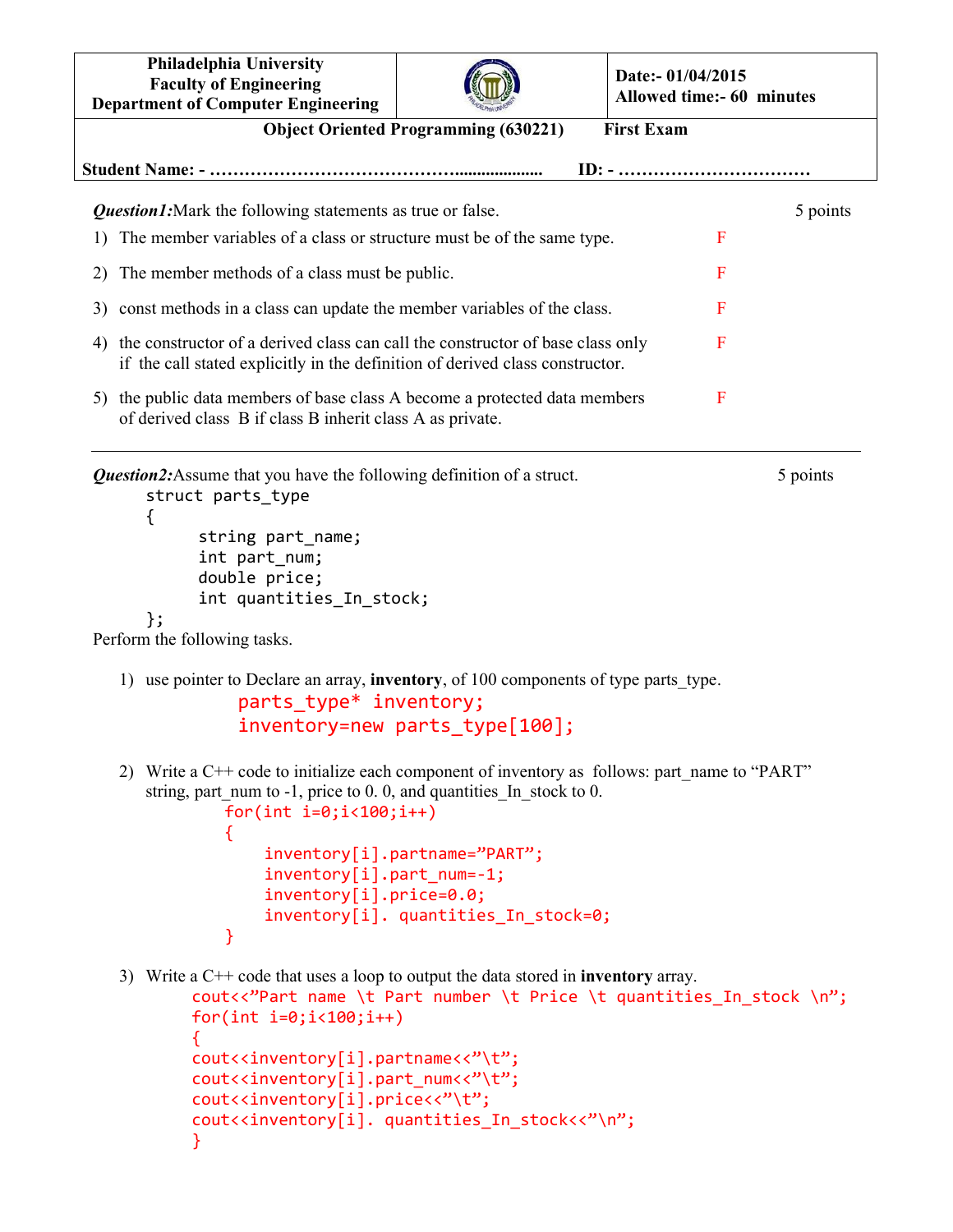*Question 3:* Write a class called Employee which have the following characteristics 5 points

- 1- The class name is Employee
- 2- The class have 4 variables as followings:
	- a. Name of type string.
	- b. NN of type long
	- c. Birth\_Date of type int
	- d. Job of type string
- 3- The class have a member methods as the following
	- a. Constructor that take no arguments and initialize the variables with default parameters( Name to NULL ,NN to 0 , Birth\_Date to 0 and Job to NULL.
	- b. constructor that take arguments of Name,NN,Birth\_Date and job to initialize the member variables of class.
	- c. A const Display method to display the information of the class on screen.
	- d. A const member methods to return each variable.
	- e. A method to update the variables a the class.
- 4- Write the definition of the above member method (use inline method if possible).

```
class Employee 
{ 
public: 
       Employee(); 
       Employee(string,long,int,string); 
      void display() const;
      string get name()const{return name; }
      long get NN()const{return NN; }
      int get birth date()const{return birth date;}
      string get_job()const{return job; }
      void update(string, long, int, string);
private: 
       string name; 
       long NN; 
      int birth date;
       string job; 
}; 
Employee::Employee() 
{ 
       name=""; 
      NN=0;birth date=0;
      job="";
} 
Employee::Employee(string n, long nn, int bd,string j) 
{ 
      name=n; 
      NN=nn; 
      birth date=bd;
      job=j;
} 
void Employee::display()const 
{ 
      cout<<NN<<"\t";
     cout<<name<<"\t";
      cout<<br/>sbirth date<<"\t";
      \text{cout} \leq \text{cob} \leq \text{c}"\n";
} 
void Employee::update(string n, long nn, int bd,string j) 
{ 
       name=n; 
       NN=nn; 
      birth date=bd;
       job=j; 
}
```